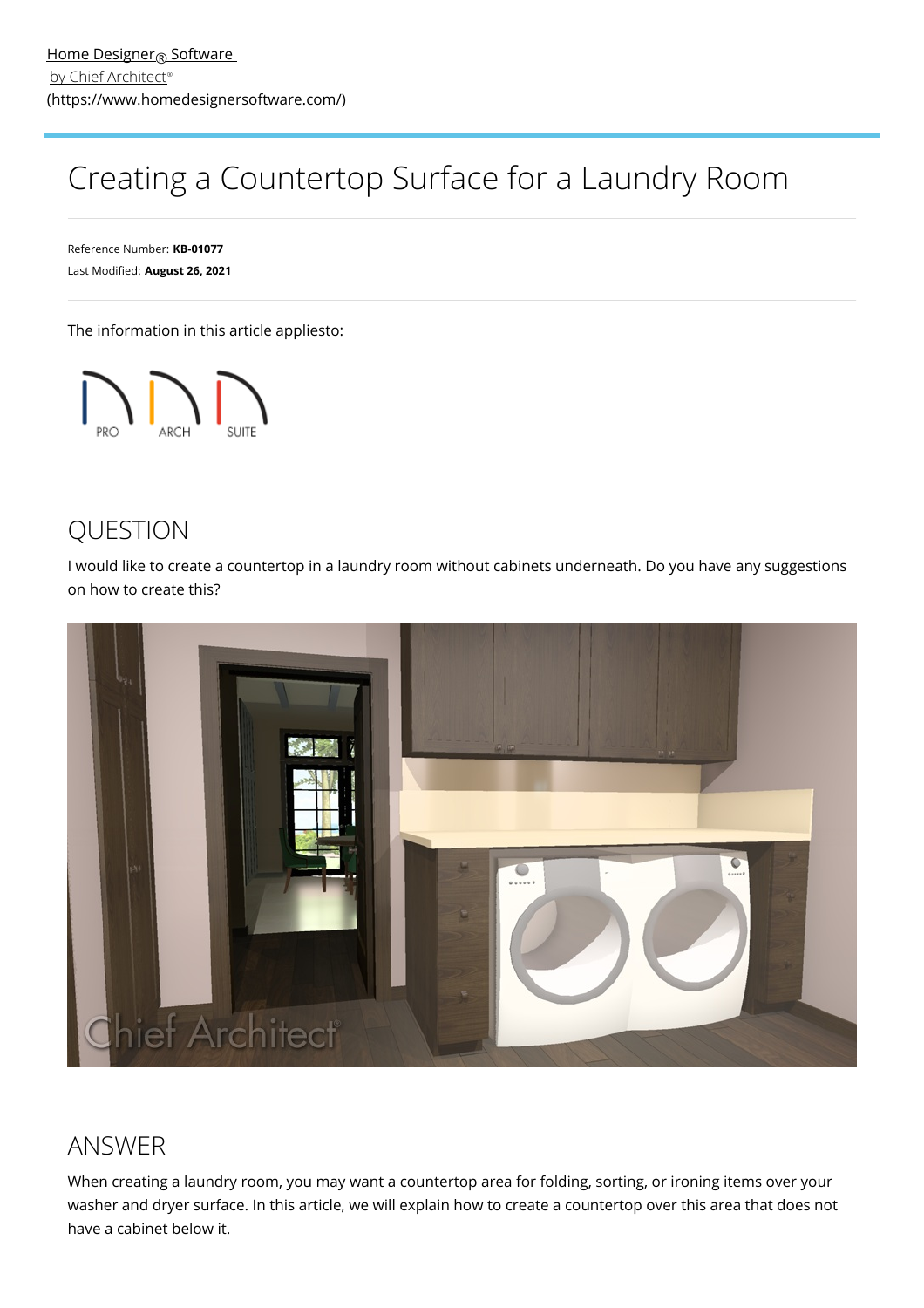## To create a stand-alone countertop with a backsplash

- 1. Select **Build> Cabinet> Base Cabinet** , then click in plan at the appropriate location.
- 2. Use the **Select Objects**  $\&$  tool to select the cabinet and use its edit handles to increase its width.

For the purposes of this example, the Width is set to 5' 9".

- 3. With the cabinet still selected, click on the **Open Object** edit button.
- 4. In the **Base Cabinet Specification** dialog that displays, click on the toe kick in the 3D preview on the right to navigate to the FRONT panel, then click the **Delete** button.

5. On the GENERAL panel, make the following modifications to the existing values: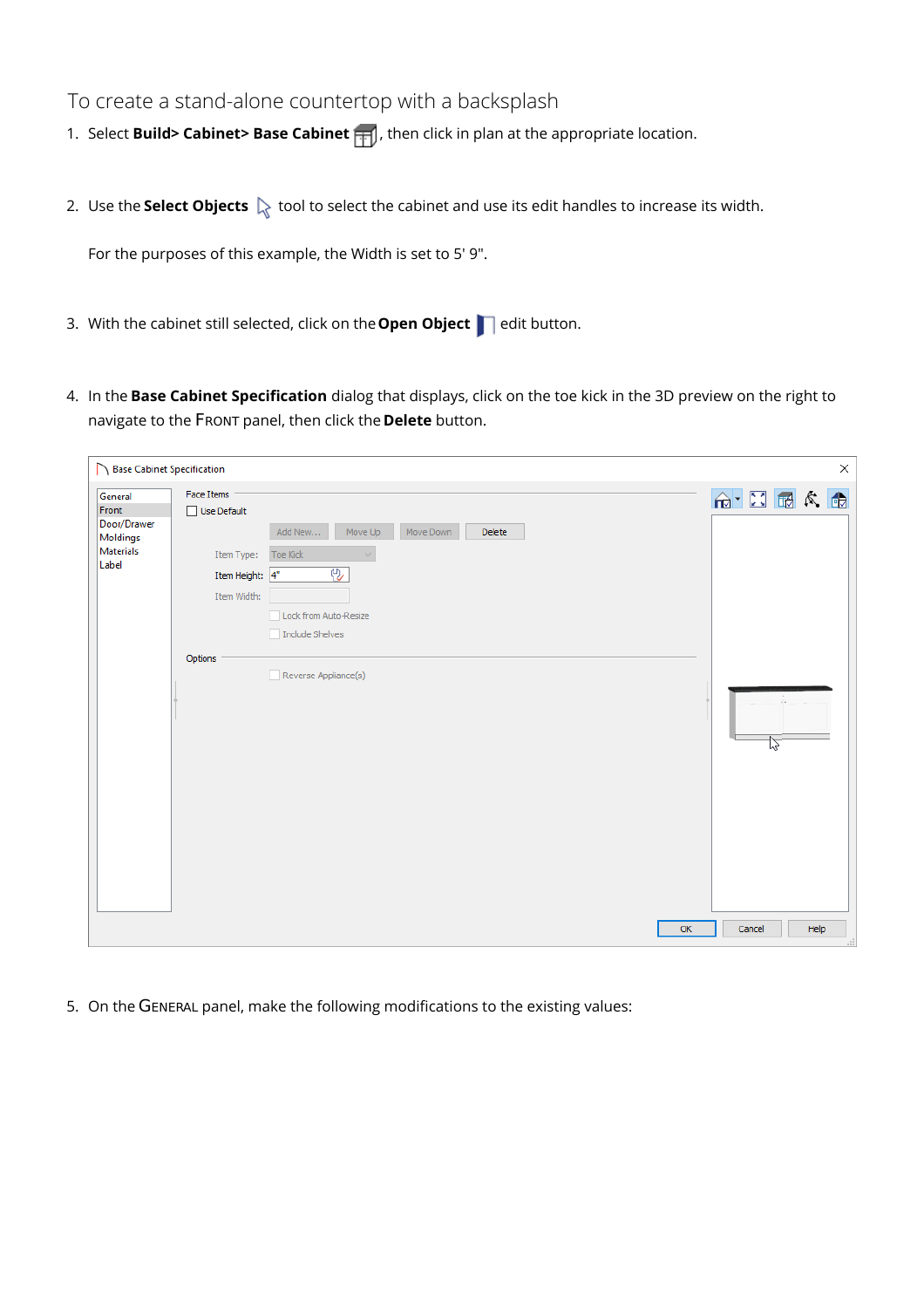| Base Cabinet Specification   |                                 |                                                                                                                                 | $\times$                                 |
|------------------------------|---------------------------------|---------------------------------------------------------------------------------------------------------------------------------|------------------------------------------|
| General                      | Cabinet Style                   |                                                                                                                                 | $\bigoplus$ $\Box$ $\Box$ $\land$ $\Box$ |
| Front                        | Type:                           | Standard<br>$\checkmark$                                                                                                        |                                          |
| Door/Drawer                  |                                 |                                                                                                                                 |                                          |
| Moldings<br><b>Materials</b> | Size/Position                   |                                                                                                                                 |                                          |
| Label                        | Width:                          | 69"                                                                                                                             |                                          |
|                              | Height:                         | <b>Including Countertop</b><br>11/2"                                                                                            |                                          |
|                              | Depth:                          | 33 3/4"                                                                                                                         |                                          |
|                              | <b>Elevation Reference:</b>     | From Floor                                                                                                                      |                                          |
|                              | Floor to Top:                   | 41"                                                                                                                             |                                          |
|                              | Floor to Bottom:                | 39 1/2"                                                                                                                         |                                          |
|                              | $\sqrt{\phantom{a}}$ Countertop |                                                                                                                                 |                                          |
|                              | Thickness:                      | ₩<br>11/2"                                                                                                                      | ____                                     |
|                              | Overhang:                       | 见<br>It.<br>$\boxed{\smile}$ Uniform                                                                                            |                                          |
|                              |                                 | $\bigcup_{k=1}^{\infty}$ Left $1^*$ $\bigcup_{k=1}^{\infty}$ Right $1^*$<br><b>T</b><br>$\frac{10}{2}$ Back $1$ "<br>Front $1"$ |                                          |
|                              | $\sqrt{}$ Backsplash            |                                                                                                                                 |                                          |
|                              | Height:                         | ₩<br>3"                                                                                                                         |                                          |
|                              | Thickness:                      | ⊕<br>1/2"                                                                                                                       |                                          |
|                              | Options:                        | Always Present<br>$\Box$ Side                                                                                                   |                                          |
|                              | Options                         |                                                                                                                                 |                                          |
|                              | Corner:                         | Diagonal Door   Lazy Susan                                                                                                      |                                          |
|                              | Room:                           | ○ Suppress Adjacent Room Moldings                                                                                               |                                          |
|                              |                                 | OK                                                                                                                              | Help<br>Cancel                           |

- Set the **Height (Including Countertop)** to 1 1/2".
- Set the **Depth** to 33 3/4".
- Set the **Floor to Bottom** value to 39 1/2".
- Check the **Backsplash** box, if desired, then specify the backsplash properties to your liking.
- 6. Next, go to theMATERIALS panel and set the appropriate material for the **Countertop** and **Backsplash**, then click **OK**.
- 7. Take a **Camera O** view to see the results.

Now that you have a countertop at the height you want, you can place objects below, and on top of this surface.

Home Designer Architectural and Home Designer Pro have a Custom Countertop tool which allows you to quickly create and modify a custom countertop without having to place and modify a cabinet. Temporary dimensions will also pick up custom countertops starting in Home Designer 2022.

Related Articles

Creating Barrier-Free Cabinets [\(/support/article/KB-00836/creating-barrier-free-cabinets.html\)](file:///support/article/KB-00836/creating-barrier-free-cabinets.html) Placing an Apron Sink [\(/support/article/KB-00890/placing-an-apron-sink.html\)](file:///support/article/KB-00890/placing-an-apron-sink.html)